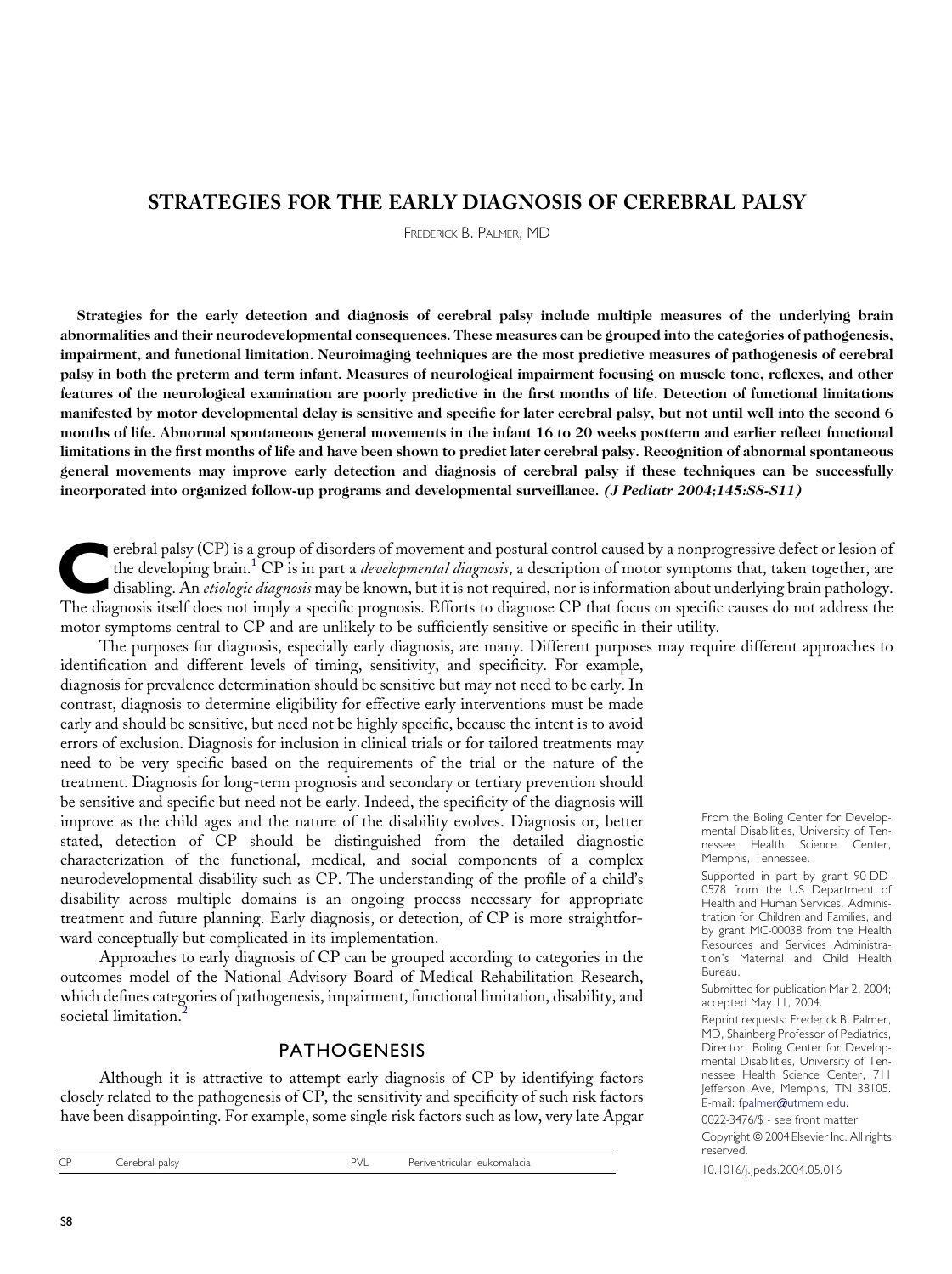scores with high predictive value occur so rarely as to be useless outside exceptional cases.[3](#page-2-0) More common early factors associated with subsequent CP such as neonatal seizures are less predictive and therefore less useful in the individual case.<sup>[4](#page-2-0)</sup> Combinations of risk factors improve the situation, but in the landmark report from the National Collaborative Perinatal Project, combining (or compiling) the most sensitive risk factors extending from preconception to the neonatal period yielded a sensitivity of only 36.7% with a positive predictive value of 2.8%. That is, 63.3% of infants with CP will not have a profile of high risk, and 97.2% of those with the high-risk profile will not have  $CP<sup>5</sup>$  $CP<sup>5</sup>$  $CP<sup>5</sup>$ . These are data based on pregnancies in the late 1950s through mid-1960s and do not directly address factors now known to be associated with CP such as maternal or fetal thrombophilia<sup>[6](#page-2-0)</sup> and some aspects of maternal infection or chorioamnionitis, $^7$  $^7$  and they predate assisted reproductive technologies that, by increasing multiple gestations and thereby low birth weight, increase risk for  $CP<sup>8-11</sup>$  $CP<sup>8-11</sup>$  $CP<sup>8-11</sup>$  Even an updated risk factor approach is unlikely by itself to be sufficiently sensitive or specific to be useful in the early diagnosis of CP for any purpose. However, risk remains critical in understanding complex pathogenetic pathways leading to CP, including the potentially complex interaction of infectious, genetic, other biologic, demographic, and socioeconomic factors.<sup>[12](#page-3-0)</sup> Improved understanding of these relationships is important for the prevention of CP.

Brain neuroimaging offers a more direct indicator of the pathogenesis of CP. Brain ultrasound and MRI usually detect the abnormalities associated with subsequent diagnosis of CP. Data supporting use of neuroimaging are best shown in the clinical scenarios of the premature infant with very low birth weight and the term neonate with clinical encephalopathy.<sup>[13](#page-3-0)</sup>

The neuroimaging findings of interest in infants with very low birth weight are intraventricular hemorrhage, white matter cystic lesions, and ventriculomegaly as primary results of hemorrhage, hypoxia or ischemia. Cranial ultrasound is the most extensively studied neuroimaging modality in the preterm infant and demonstrates high correlation with the neuropathologic findings of hemorrhage and cystic per-iventricular leukomalacia (PVL).<sup>[14,15](#page-3-0)</sup> Although ultrasound examination in the first week of life is important in determining acute treatment of the preterm neonate, examination at term age is more sensitive for prognostic purposes, especially in identifying cystic PVL and ventriculomegaly associated with the subsequent development of  $\text{CP}$ .<sup>[16,17](#page-3-0)</sup> In a study of 777 survivors with low birth weight, cystic PVL or ventricular enlargement was strongly associated with CP at 2 years, yielding an odds ratio of 15.4 (7.6-31), sensitivity of 54%, specificity of 95.8%, and positive predictive value of 52%. Sensitivity was improved (61%) by using any degree of germinal matrix or intraventricular hemorrhage as the indicator, but with the expected decrease in specificity (84%) and positive predictive value (25%).<sup>[18](#page-3-0)</sup> Currently, infants with very low birth weight should receive ultrasound examination at term to detect grade 3 or 4 intraventricular hemorrhage, cystic PVL, and ventricular enlargement, which are associated with poor neurodevelopmental outcome, including CP.<sup>[13](#page-3-0)</sup>

Studies of imaging in term infants have necessarily focused on those with encephalopathic indications for neuroimaging. These studies are much smaller than those in infants with very low birth weight because of fewer available subjects. Nevertheless, abnormalities of the basal ganglia and thalamus on MRI in the first 2 to 8 days of life are strongly associated with adverse outcomes, including  $\text{CP.}^{19}$  $\text{CP.}^{19}$  $\text{CP.}^{19}$  Signal abnormalities in the posterior limb of the internal capsule are independent contributors to subsequent CP and are a marker for basal ganglia and thalamic injury. Absence of normal signal in the posterior limb of the internal capsule in term infants with encephalopathy predicted abnormal neurodevelopmental outcome at 1 year with a sensitivity of 90%, a specificity of 100%, and a positive predictive value of  $100\%$ .<sup>[20](#page-3-0)</sup> Magnetic resonance spectroscopy and diffusion weighted imaging may offer additional prognostic information. Current recommendations in term infants with encephalopathy are to perform magnetic resonance imaging in the first 2 to 8 days of life and, if available, supplement with diffusion weighted imaging and magnetic resonance spectroscopy.<sup>[13](#page-3-0)</sup> It should be remembered that the majority of CP diagnosed in term infants in developed countries is caused by prenatal influences and is not associated with significant neonatal encephalopathy.<sup>[21](#page-3-0)</sup> Such an asymptomatic infant would therefore not be selected for neuroimaging as a neonate. However, as the infant developed and abnormal neuromotor signs and symptoms became apparent, neuroimaging would be a key part of the diagnostic assessment of the pathogenesis and severity of the associated brain injury. $^{22}$  $^{22}$  $^{22}$ 

### IMPAIRMENT

Impairment—defects at the organ or system level—includes abnormalities in muscle tone, strength, and control; involuntary movements; and other findings on the neuromotor examination such as motor asymmetries, abnormal primitive reflexes, and late development of postural responses. Although diagnosis of CP based on impairment is traditional, its use in early diagnosis has been frustrating.

The most striking demonstration of the difficulty of basing the early diagnosis of CP on the infant neurologic examination is found in the classic articles from the National Collaborative Perinatal Project. In this large prospective multicenter study, infants were followed from pregnancy to age 7 years, and neurologic status in infants was compared with the presence or absence of CP at 7 years. Only 23% of children with CP at 7 years had an abnormal neurologic examination as a newborn. Although an additional 34% with CP at age 7 had a suspect newborn examination, fully 43% of 7-year-old children with CP had a normal newborn neurologic examination.<sup>[4](#page-2-0)</sup> Prediction at 4 months of age was only marginally better. Thirty-three percent of children diagnosed with CP at age 7 years had an abnormal neurologic examination, 31% were suspect, and 36% were judged normal neurologically.<sup>[23](#page-3-0)</sup> Problems with false positives were equally remarkable. About half of children diagnosed with CP at 1 year of age did not retain the diagnosis at 7 years, although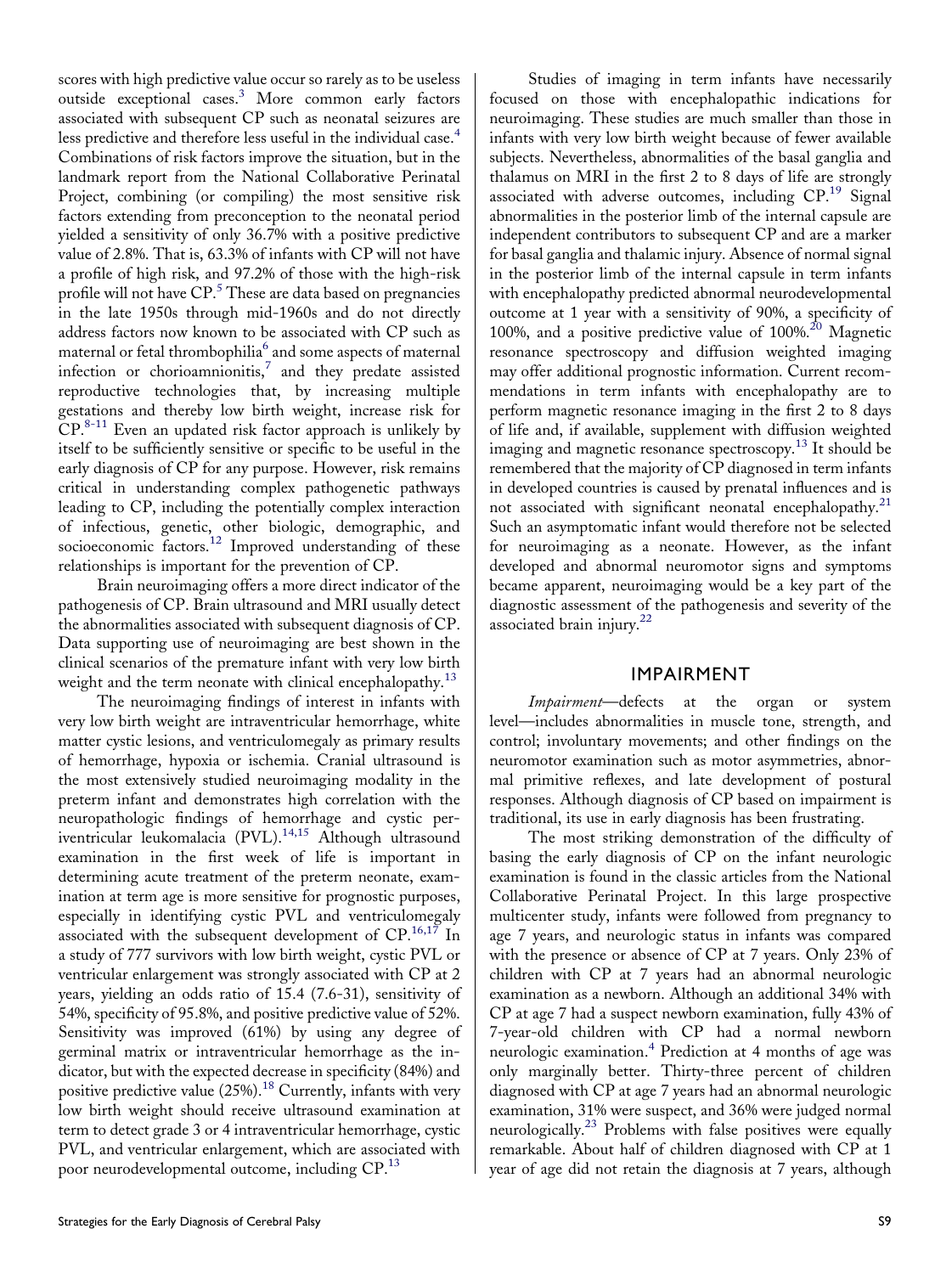<span id="page-2-0"></span>many of these false positives did have other neurodevelopmental disorders including mental retardation, seizures, speech articulation problems, and hyperactivity. $24$ Thus, the neurological examination alone, primarily a measure of impairment in the early months, is insufficiently sensitive or specific for effective early diagnosis of CP. Refinements, including the additional assessment of primitive reflexes and postural responses, offer some help, but do not resolve the basic difficulties with sensitivity and specificity.<sup>[25,26](#page-3-0)</sup>

# FUNCTIONAL LIMITATIONS

Cerebral palsy is a disorder of movement and postural control that results in functional limitations. It is these functional limitations and their effects on day-to-day activities that become the disability that is CP. Impairment noted on examination, but which does not lead to limited function, will not result in disability. Hence, a diagnostic strategy that focuses on identifying functional limitations may offer benefits over strategies that identify impairment only.

The most straightforward approach to identify functional limitations is based on rate of motor development as defined by motor quotient (motor quotient = motor age/ chronological age, with motor age determined by best motor milestone performance). A motor quotient  $< 0.5$  at 8 months of age predicts delayed age of walking (=24 months), with a sensitivity of 87% and specificity of 89%.[27](#page-3-0) This degree of sensitivity and specificity does not hold at 6 months of age or earlier, however, possibly because of the paucity of traditional motor milestones in the first 6 months of life. The addition of neuromotor examination findings (primitive reflexes) to a milestone performance measure (delayed rolling) to form a two-stage screening instrument may result in somewhat earlier detection of motor abnormality with similar sensitivity and specificity, but is not likely to be a significant improvement over the motor quotient, especially in children with mild  $CP<sup>28</sup>$  $CP<sup>28</sup>$  $CP<sup>28</sup>$ 

Recently, objective assessment of videotaped spontaneous general movements has been shown to be predictive of later CP.<sup>[29](#page-3-0)</sup> Most importantly, these measures are sensitive and specific in the first weeks and months of life, at an age when the neurological examination is insensitive and a motor quotient is impractical because of limited traditional functional motor milestones. This technique, discussed elsewhere in this supplement (Hadders-Algra M. J Pediatr 2004;145: S12–S18), is based on careful observation of the maturation of spontaneous general movements from soon after birth, even in the preterm infant, to 16 to 20 weeks' term age equivalent.<sup>[30](#page-3-0)</sup> The predominance of cramped, synchronous general movements and, to a lesser extent, the absence of normal fidgety movements of the limbs, neck, and trunk during these early weeks is predictive of abnormality. In a sample of 84 preterm infants, abnormalities in general movements in the first 16 to 20 weeks postterm predicted CP at age 2 to 3 years with a sensitivity of 100% and a specificity of 92.5% to 100%. Further, the technique predicted severity of motor delay: the earlier the abnormalities were recognized, the more severe the

later limitations in motor function.<sup>[31](#page-3-0)</sup> This improved ability to predict neuromotor functional outcome over measures that focus primarily on impairment (the neurological examination) is not surprising. Spontaneous general movements are the best expression of functional motor development at this early age and are analogous with the later more familiar functional motor milestones.[32-35](#page-3-0) Thus, observed abnormal neuromotor function early on predicts later abnormal neuromotor function—cerebral palsy.

Although the general utility of objective measurement of spontaneous general movements in high-risk newborn follow-up programs requires further study, it is likely that clinicians involved in care of such infants can improve their clinical skills and recognition of abnormality by careful attention to these movements. It will also be important to evaluate how these techniques can be used to complement the currently standard head ultrasound protocols in developing longer-term neurodevelopmental prognosis.

Strategies for early detection and diagnosis of CP will continue to require recognition of abnormalities related to pathogenesis, impairment, and function. Although certain measures are better individual predictors of CP, a comprehensive clinical approach requires some attention to multiple measures. Organized follow-up programs in high-risk infants with low birth weight should rely on neuroimaging findings supplemented by prenatal and neonatal indicators of risk and sequential examination, including attention to spontaneous general movements. Term infants without neonatal encephalopathy who eventually develop CP are usually not seen as high-risk neonates. Primary care–based developmental surveillance and referral to a neurodevelopmental specialist, if indicated, will be necessary to detect and diagnose CP in these infants. Monitoring early neuromotor development in the term infant, with special attention to emerging functional limitations expressed as motor delay, undergirds these efforts.

### REFERENCES

1. Bax M. Terminology and classification of cerebral palsy. Dev Med Child Neurol 1964;6:295-7.

2. National Advisory Board on Medical Rehabilitation Research. Report and plan for medical rehabilitation research. Bethesda, MD: National Center for Rehabilitation Research; 1993.

3. Nelson KB, Ellenberg JH. Apgar scores as predictors of chronic neurologic disability. Pediatrics 1981;68:36-44.

4. Nelson KB, Ellenberg JH. Neonatal signs as predictors of cerebral palsy. Pediatrics 1979;64:225-32.

5. Nelson KB, Ellenberg JH. Antecedents of cerebral palsy: multivariate analysis of risk. N Engl J Med 1986;315:81-6.

6. Harum KH, Hoon AH Jr, Casella JF. Factor-V Leiden: a risk factor for cerebral palsy. Dev Med Child Neurol 1999;41:781-5.

7. Willoughby RE Jr, Nelson KB. Chorioamnionitis and brain injury. Clin Perinatol 2002;29:603-21.

8. Blickstein I, Keith LG. Outcome of triplets and high-order multiple pregnancies. Curr Opin Obstet Gynecol 2003;15:113-7.

9. Stromberg B, Dahlquist G, Ericson A, Finnstrom O, Koster M, Stjernqvist K. Neurological sequelae in children born after in-vitro fertilisation: a population-based study. Lancet 2002;359:461-5.

10. Scher AI, Petterson B, Blair E, Ellenberg JH, Grether JK, Haan E, et al. The risk of mortality or cerebral palsy in twins: a collaborative population-based study. Pediatr Res 2002;52:671-81.